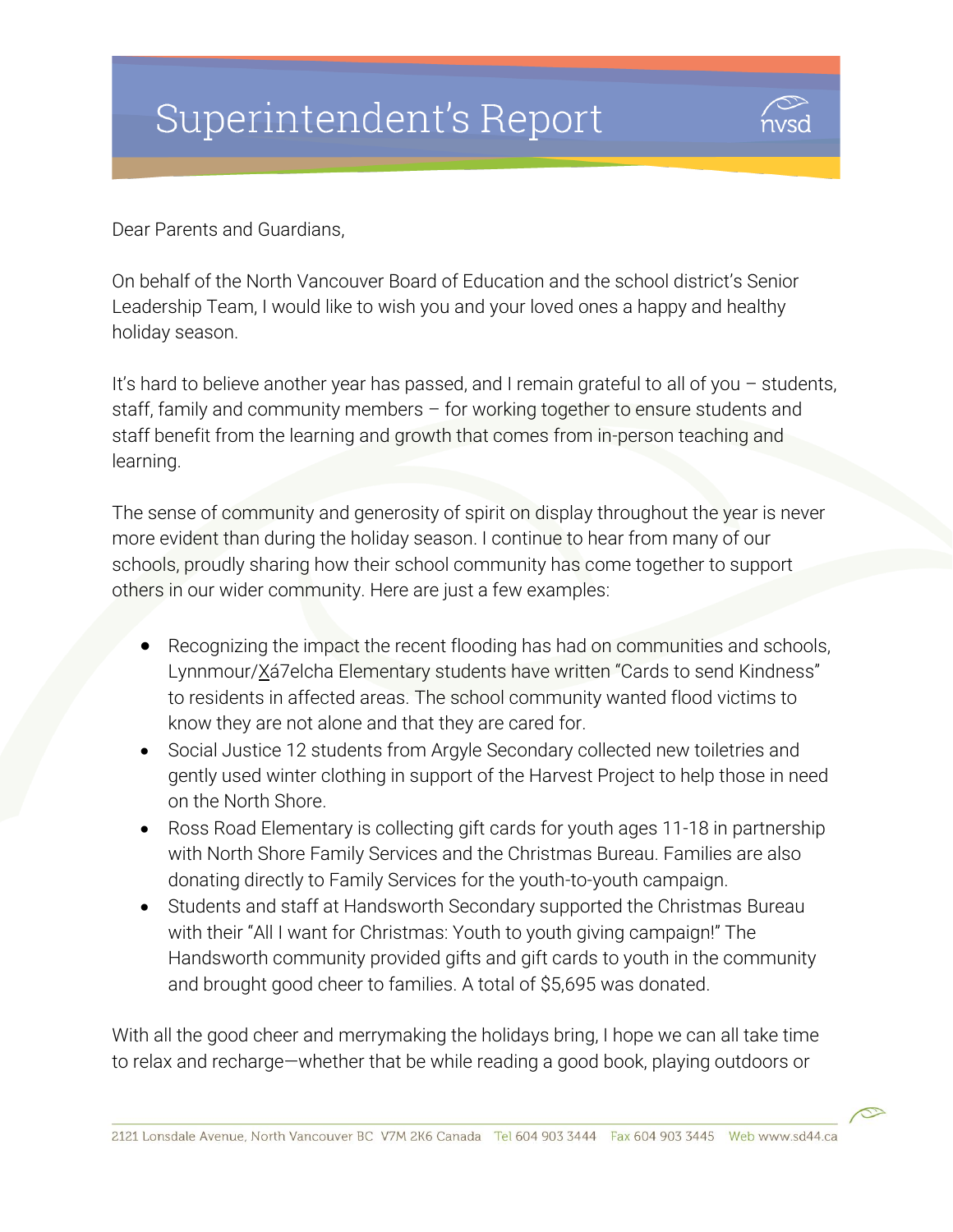

safely enjoying time reconnecting with family and friends. I wish you all the best this holiday and look forward to welcoming you back in the new year.

Happy Holidays,

Mark Pearmain Superintendent of Schools

# In this Issue

#### Announcements

Superintendent's Holiday Card

#### Information

- Winter Break
- Reminder: COVID-19 and International Travel Requirements
- Be Prepared: The Grab-and-Go Bag
- **Homestay Families Needed**

#### NVSD Events

- AFK Winter Holiday Print Sale ends December 16
- Standing Committee Meeting January 11
- Public Board Meeting January 18
- Explore & Create Saturday Art Program
- Gordon Smith Gallery of Canadian Art: Beyond the Horizon

#### NVSD Registrations

- 2022/2023 Kindergarten Priority Placement Registration ends December 17
- North Vancouver Online Learning (NVOL) Registration open
- Artists for Kids' After School Art Registration open

#### Good News Stories from the NVSD

\*\*\*\*\*\*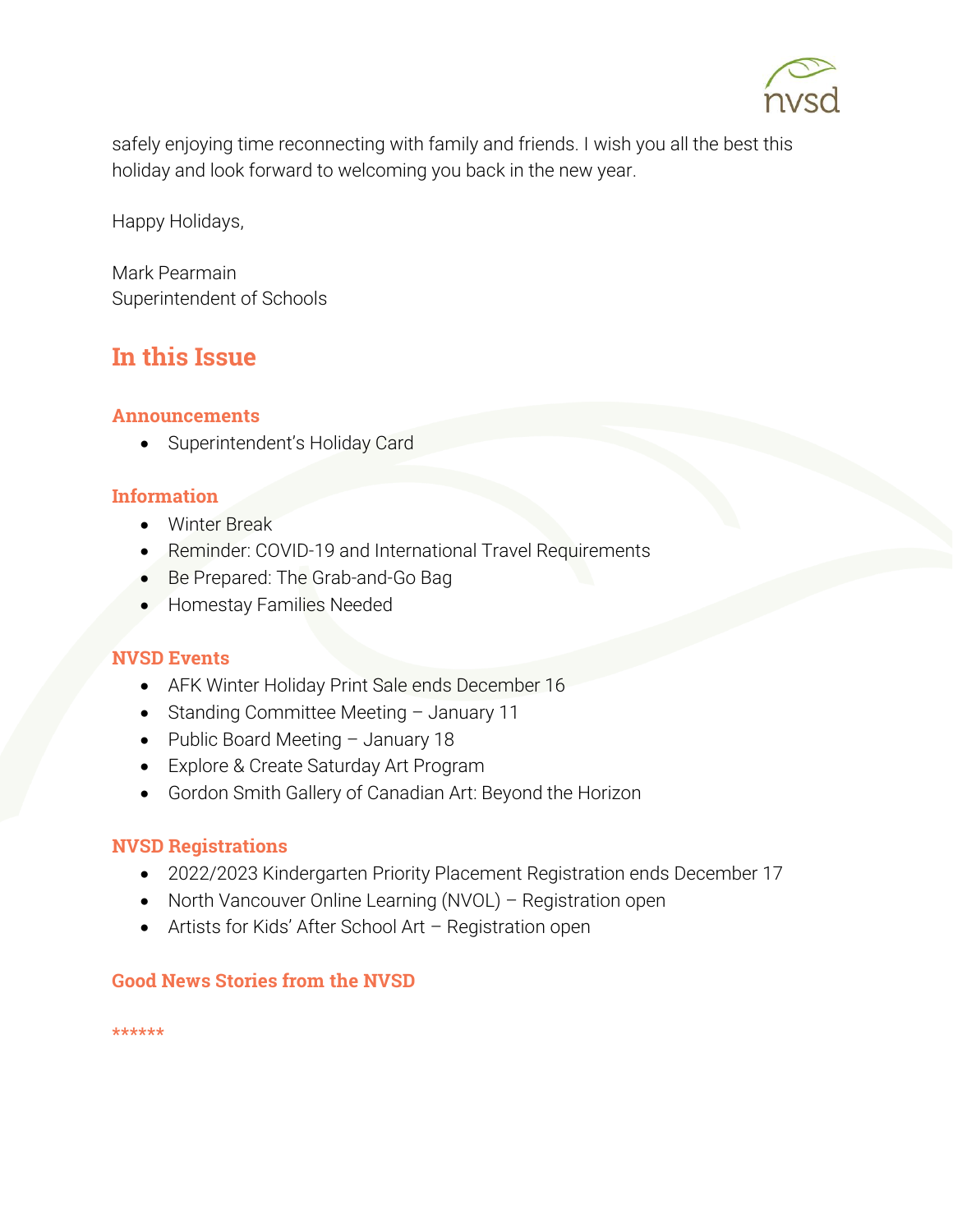

# Announcements

## Superintendent's Holiday Card

Featuring student art in the Superintendent's holiday card has become an annual tradition at the North Vancouver School District. This year's holiday card, which captures students' creative expression of resiliency, was created by Mr. Sorba's Grade 6 class at Queen Mary Elementary and supported by [Artists for Kids.](https://www.sd44.ca/school/artistsforkids/Pages/default.aspx#/=) Read about the innovative and collaborative learning experience **HERE**.

# Information

### Winter Break

Schools are closed for Winter Break between December 20, 2021 and January 3, 2022. Schools will re-open on Tuesday, January 4. The Education Services Centre (2121 Lonsdale Avenue) will remain open but is closed on Monday, December 27 (in lieu of Christmas); Tuesday, December 28 (in lieu of Boxing Day); and Monday, January 3, 2022 (in lieu of New Year's Day).

## REMINDER: COVID-19 and International Travel Requirements

If you plan to travel over the Winter Break, please take the time to carefully read resources prepared by the Government of Canada, including:

- Temporary border restrictions and measures to address the COVID-19 Omicron variant of concern **HERE**.
- Requirements for fully vaccinated travelers and unvaccinated or not fully vaccinated children less than 12 years of age **HERE**. This information is also available in multiple languages via PDF; click **HERE** for the English version.

As a reminder, students, staff and other adults who are **not fully vaccinated** and have travelled outside of Canada **cannot** attend school for a minimum 14 days after arrival. Check the Government of Canada resources listed above for information about travel, restrictions, testing and exemptions currently in place.

## Be Prepared: The Grab-and-Go Bag

With the recent extreme weather events, the **Grab-and-Go bag** has become high profile and extremely relevant. If you needed to leave your home immediately, the contents of this mini emergency kit would help keep you comfortable for a few days. Every family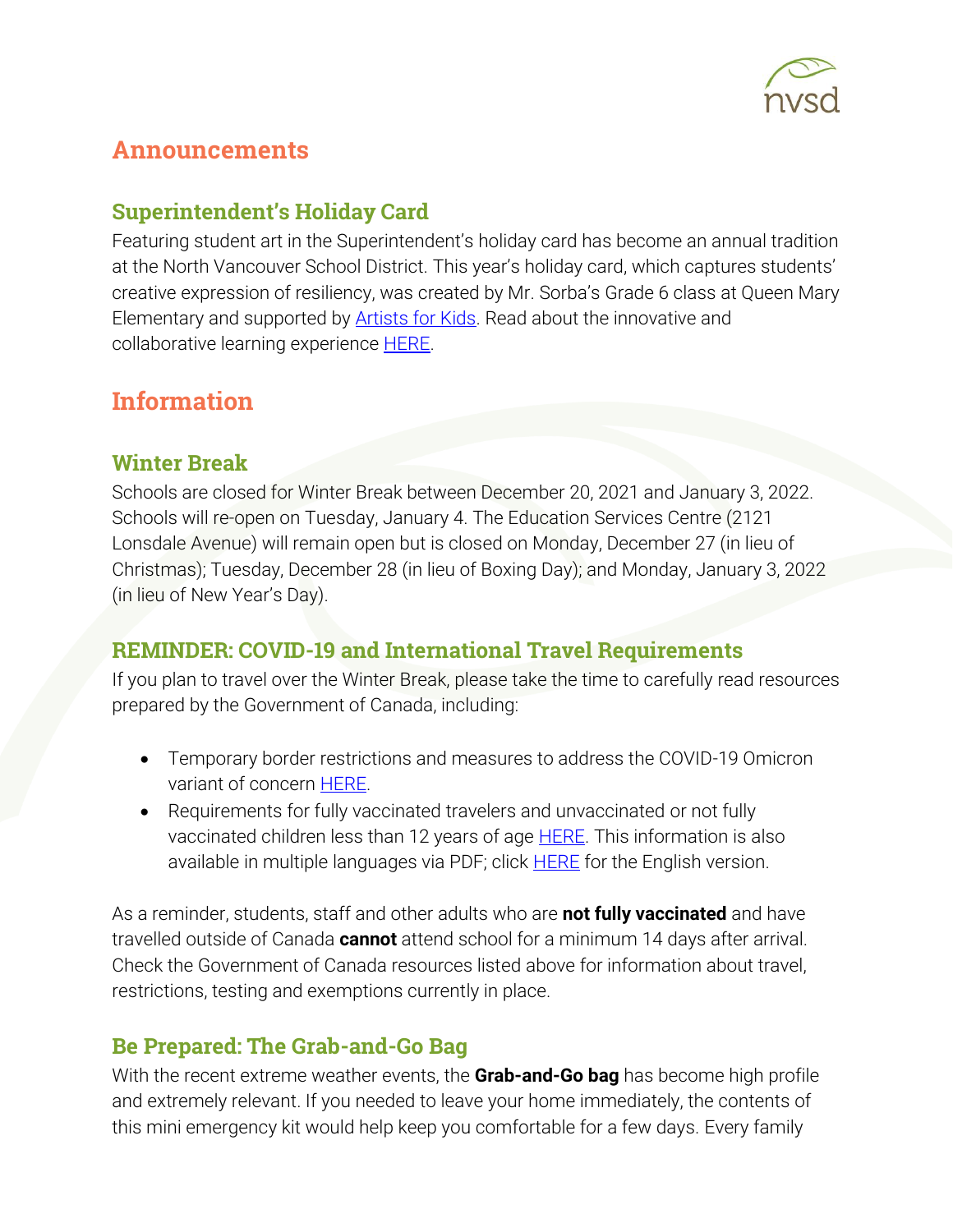

member should have their own, stored in a location that is easily accessible. Use an old backpack, gym bag, or carry-on bag.

Just in time for the holiday season, consider the gift of preparedness by gifting items commonly found in a Grab-and-Go bag. Suggestions include:

- Food (ready to eat) and bottled water
- Small battery-powered (or hand crank) radio
- Flashlight and extra batteries
- Small first-aid kit and personal medications
- Pen and notepad
- Phone charger and battery bank
- Emergency blanket and rain poncho
- Whistle
- Light sticks
- Work gloves

Visit [Prepared BC](https://www2.gov.bc.ca/gov/content/safety/emergency-management/preparedbc/build-an-emergency-kit-and-grab-and-go-bag) for a full list of recommended Grab-and-Go bag items.

## Homestay Families Needed

Each year, the North Vancouver School District welcomes students from around the world to live and study in our vibrant community. We strive to place secondary school international students with families who live close to school to support each student's integration into the school and wider community.

There are secondary school international students in need of a homestay placement for the school term beginning February 2022. If you are interested in hosting an international student, please reach out to our International Education program office at [international@sd44.ca.](mailto:international@sd44.ca) More information about the homestay program is available [HERE.](https://www.sd44.ca/ProgramsServices/InternationalEd/Homestay%20Information/Pages/default.aspx#/=)

# NVSD Events

## AFK Winter Holiday Print Sale ends December 16

[Artists for Kids \(AFK\)](https://www.sd44.ca/school/artistsforkids/Pages/default.aspx#/=) is a unique, not-for-profit, self-sustaining art education program operated by the NVSD. AFK relies on donor support to offer a range of artist- and educator-led school and community programs, as well as scholarships for postsecondary Arts Education and bursaries for community programming, including direct support for its summer camp program.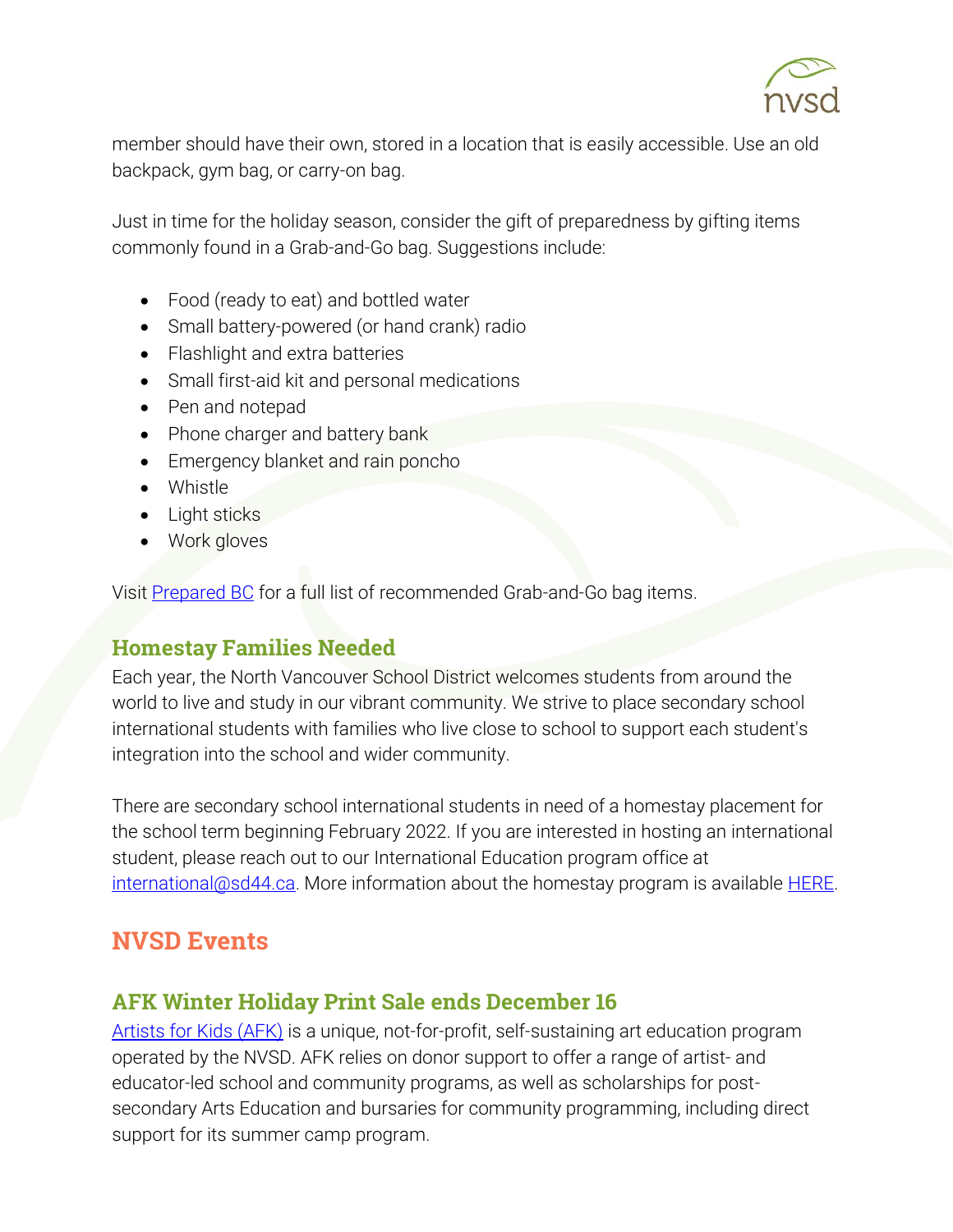

AFK's *Winter Holiday Sale,* which ends on December 16, offer a 25% discount on select AFK Limited Edition Prints. If you are looking to start or grow your collection of limited edition prints by some of Canada's most renowned artists, know that proceeds from your purchase will go toward supporting the next generation of artists. Click **HERE** for more information and to view AFK's print collection.

### Standing Committee Meeting – January 11

The next Board of Education Standing Committee Meeting takes place virtually on Tuesday, January 11 at 7 p.m. Visit our **Meetings & Minutes** page for information on how you can provide input and to review the complete agenda (available on the Thursday afternoon preceding the public meeting).

## Public Board Meeting – January 18

The next Board of Education Public Board Meeting takes place virtually on Tuesday, January 18 at 6:30 p.m. Visit our [Meetings & Minutes](https://www.sd44.ca/Board/Meetings/Pages/default.aspx#/=) page for information on how you can provide input and to review the agenda and board package (available on the Thursday afternoon preceding the public meeting).

## Explore & Create Saturday Art Program

Children aged 5 to 12 are invited to visit the Gordon Smith Gallery on Saturdays between 1 and 3 p.m. for art activities that are collage and drawing based and inspired by the current exhibition, *[Beyond the Horizon](https://www.sd44.ca/school/artistsforkids/Visit/Exhibitions/Pages/default.aspx#/=)*. Admission is by donation (\$5 suggestion per attendee) and parental/guardian supervision is required. Click [HERE](https://smithfoundation.co/engage/public-programs/) for more information. Note: the Gallery is closed over the Winter Break (December 23, 25 and 30, 2021 and January 1, 2022).

## Gordon Smith Gallery of Canadian Art: Beyond the Horizon

This year's fall exhibition, *Beyond the Horizon*, is an expression that encourages us to consider what is "farther than the possible limit of sight, beyond what we can foresee, know or anticipate." It is both visual – what we see – and conceptual – what we know. The horizon as a metaphor provides us with an opportunity to challenge and evaluate our own ways of knowing. The artists in this exhibition expand conventional uses of materials and explore modes of making through collaboration with other artists and the land. Click **[HERE](https://www.sd44.ca/school/artistsforkids/Visit/Exhibitions/Pages/default.aspx#/=)** for more information, including gallery hours. Note: the Gallery is closed over the Winter Break (December 23, 25 and 30, 2021 and January 1, 2022).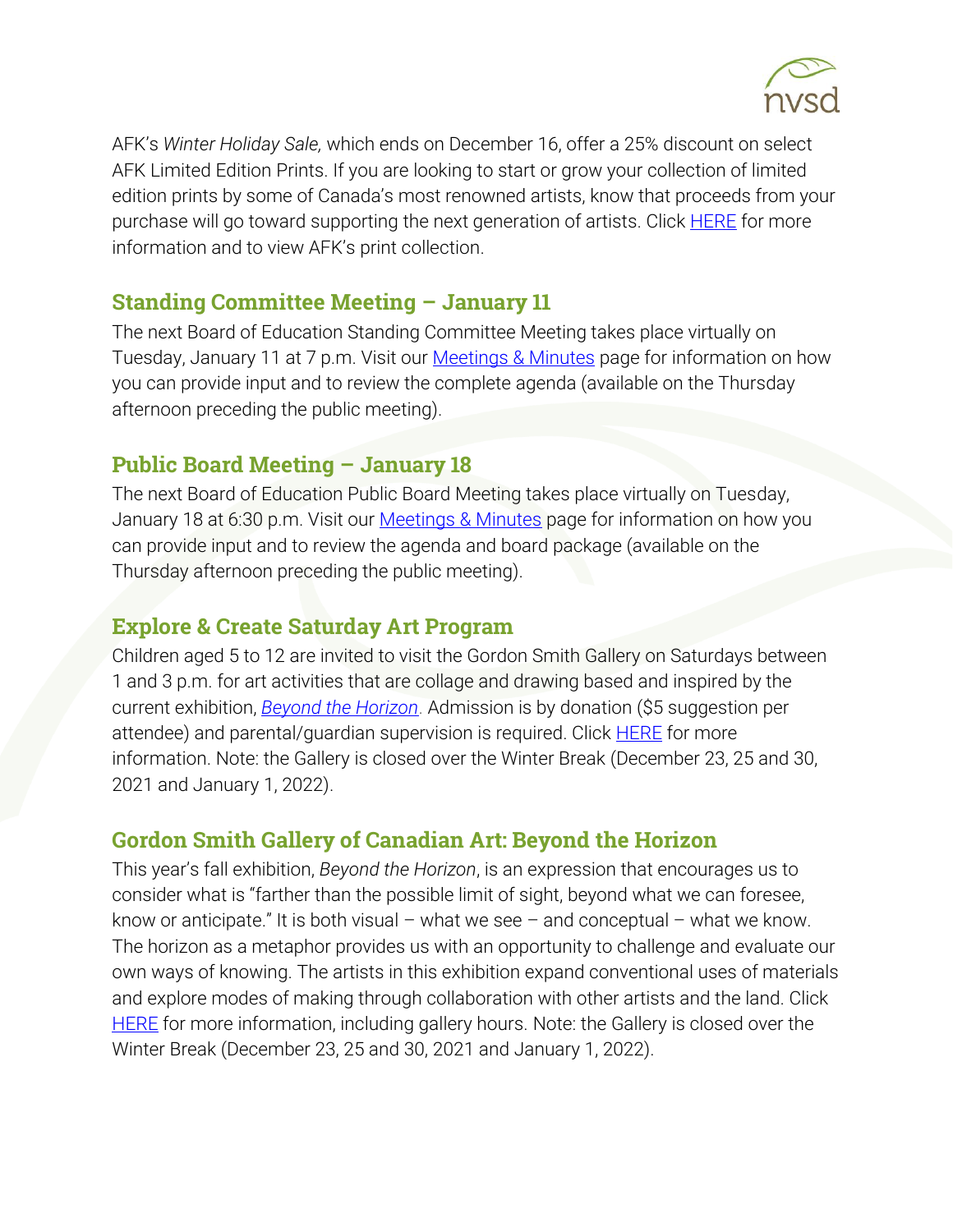

# NVSD Registrations

# 2022/2023 Kindergarten Priority Placement Registration ends December 17

Registration (priority placement) for children entering kindergarten in September 2022 (children born in 2017) is open until December 17, 2021 at 4 p.m. Note: families can still register their child after this date, but they will not be in priority placement.

Parents/legal guardians must book an appointment using our online booking system to register their child *in person* for kindergarten. Detailed instructions on the registration process, including forms and documentation required, are available [HERE.](https://www.sd44.ca/Schools/StudentRegistration/KindergartenRegistration/Pages/default.aspx#/=) An informational kindergarten orientation presentation is available [HERE.](https://www.sd44.ca/ProgramsServices/earlylearning/kindergarten/Pages/default.aspx#/=)

### North Vancouver Online Learning (NVOL) – Registration open

NVOL provides students with rigorous, engaging, and interactive learning experiences. Students can choose to engage in their NVOL courses entirely remotely online or in a blended model of online and in-person interactions at our NVOL Centre. In addition, students can choose from a full suite of **courses** from grades 8 through 12 in both English and French.

The French Immersion Online Course offerings allow students the opportunity to meet the requirements of their Diplôme de fin d'études secondaires en Colombie-Britannique online through L' École Virtuelle de Vancouver nord. Please see below for a complete list of our French Immersion course offerings.

#### **Grade 10:**

- Education au choix de carrière et de vie 10
- Français langue seconde Immersion 10
- Sciences naturelles 10

#### **Grade 11:**

- Explorations en sciences humaines et sociales 11
- Médias et communication numérique 11

#### **Grade 12:**

• Français langue seconde - Immersion 12

#### **Online registration for NVOL is open; click [HERE](https://www.sd44.ca/school/onlinelearning/About/registration/Pages/default.aspx#/=) for more information.**